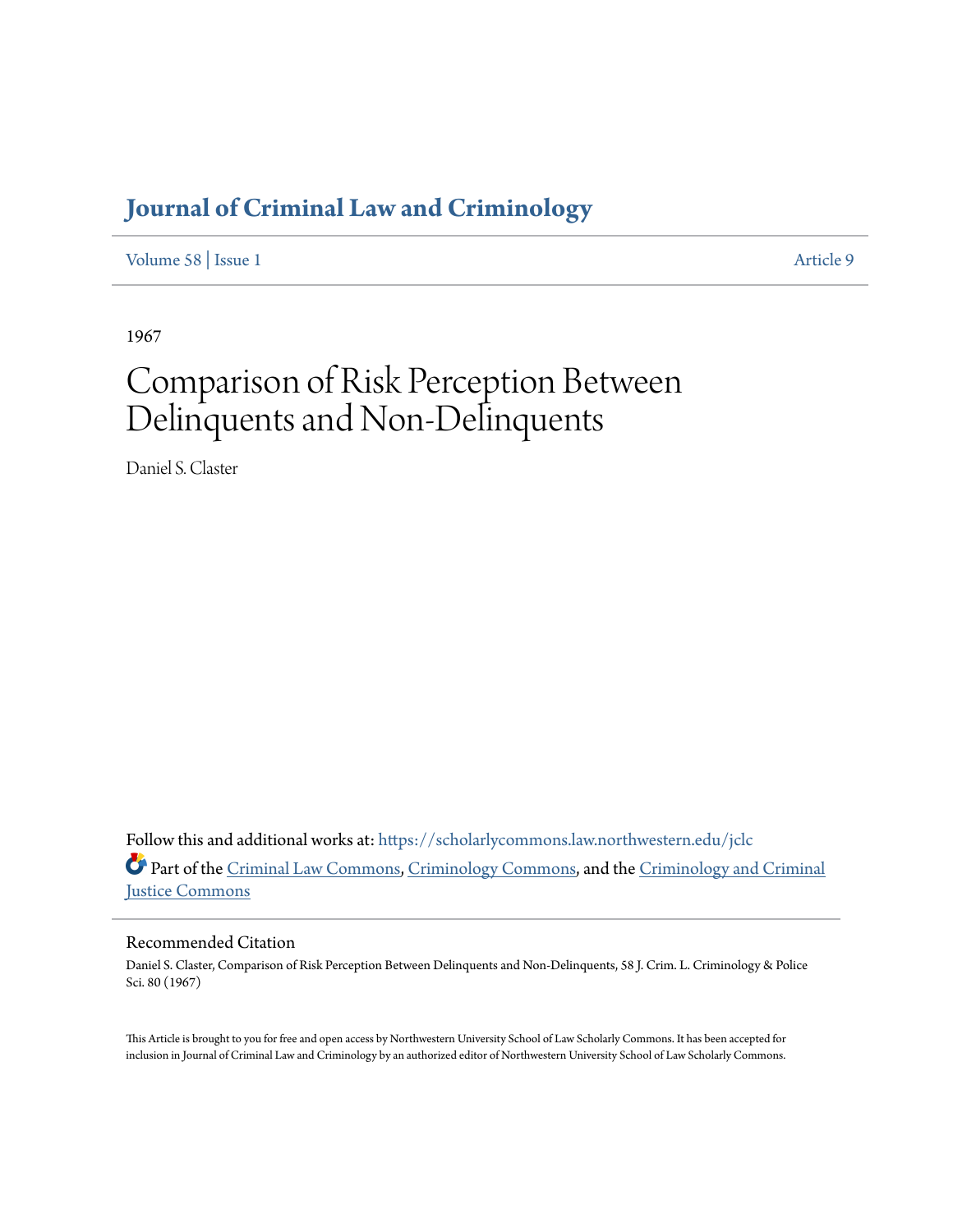$\cdot$  :

# COMPARISON OF RISK PERCEPTION BETWEEN DELINQUENTS **AND NON-**DELINQUENTS\*

#### DANIEL S. CLASTER

The author is a Research Associate at the Hawthorne Cedar Knolls School, Hawthorne, New York. He is co-director of a research-demonstration project, supported by the National Institute of Mental Health, which is concerned with a social system approach to milieu therapy for emotionally disturbed and delinquent adolescent boys. Dr. Claster received the B.A. degree from Yale University in 1954 and the Ph.D. degree, in social psychology, from Columbia University in 1961. He was formerly Instructor in Sociology at the University of Kentucky.

Delinquents have been said to differ from non-delinquents in the way in which they perceive the risk of committing crimes. Such a difference may appear in sociological, psychological, or social-psychological terms. This study found evidence for differences at the psychological and social-psychological, but not at the sociological level. The findings suggest that the greater "impulsivity" found among delinquents is related to their feelings of immunity from the law.

The classical school of criminology asserts that criminal behavior can be deterred by fear of punishment." The positivist school does not reject this concept of deterrence, but it rejects the classical assumption that deterrence is equally applicable to all persons. **By** emphasizing differences in crime proneness, 2 positivism views deterrence in terms of factors that make some persons less susceptible to threatened sanctions than others.<sup>3</sup>

The present study was undertaken to determine whether different susceptibilities to sanctions can be explained by differences in perceiving the risk of arrest and conviction for criminal behavior. A questionnaire was constructed to measure risk perception. Using official statistics<sup>4</sup> as a baseline, delinquents and non-delinquents are first compared as to how they perceive arrest and conviction rates for various crimes. Second, their perceptions of the risk to themselves of arrest and conviction for three hypothetical offenses are compared.

**'** The author wishes to express his gratitude to Dr. A. Lee Coleman, Director, Social Research Service, University of Kentucky, for support of the study, to Messrs. Owen Clifford, Ben Freeman, Lyle Lauber, Samuel Noe, and Gerald Rossell for making subjects available, and especially to Miss Lois Cassell for pretesting the questionnaire.

<sup>1</sup> BECCARIA, AN ESSAY ON CRIMES AND PUNISH-**MENTS 31 (1819).**<br>2 VOLD, THEORETICAL CRIMINOLOGY 27 (1958).

**3** Ball, *The Deterrence Concept in Criminology and* Law, 46 J. CRIM. L., C. & P.S. 347 (1955).<br>
<sup>4</sup>The Federal Bureau of Investigation's Annual

Uniform Crime Reports present comparable data of this sort from law enforcement agencies throughout the United States.

Three major hypotheses are tested: (a) delinquents perceive law enforcement, measured by percentage of crimes cleared by arrest and conviction in the United States, to be less effective than do non-delinquents; *(b)* delinquents see themselve as more likely to violate the law in hypothetical situations than do non-delinquents; and (c) delinquents perceive their chances of apprehension and conviction for these hypothetical offenses to be less than non-delinquents perceive their own chances. Hypothesis (a) reflects the position that delinquents view the external world differently from non-delinquents, (b), that delinquents perceive themselves differently from non-delinquents, and *(c),* that delinquents differ in how they perceive themselves in relation to the larger social environment.

The first hypothesis is an example of the sociological approach to criminality.<sup>5</sup> That view explains criminality as part of a larger cultural pattern, characteristic of persons who have been socialized in groups which support anti-social values. Members of these groups begin early to learn about police inefficiency and corruption, unfair court practices, etc. They are exposed to adults who make a living, frequently a good living, by crime. Among them, the idea does not exist of law as a desirable institution, assented to by society's members to protect themselves. On the contrary, they see it as an obstacle to desired goals and are attuned to the weaknesses of the legal structure. If this view of delinquent

<sup>5</sup> Glaser, *The Sociological Approach to Crime and Correction,* 23 LAW & **CoNTEMP.** PRoa. **683** (1958).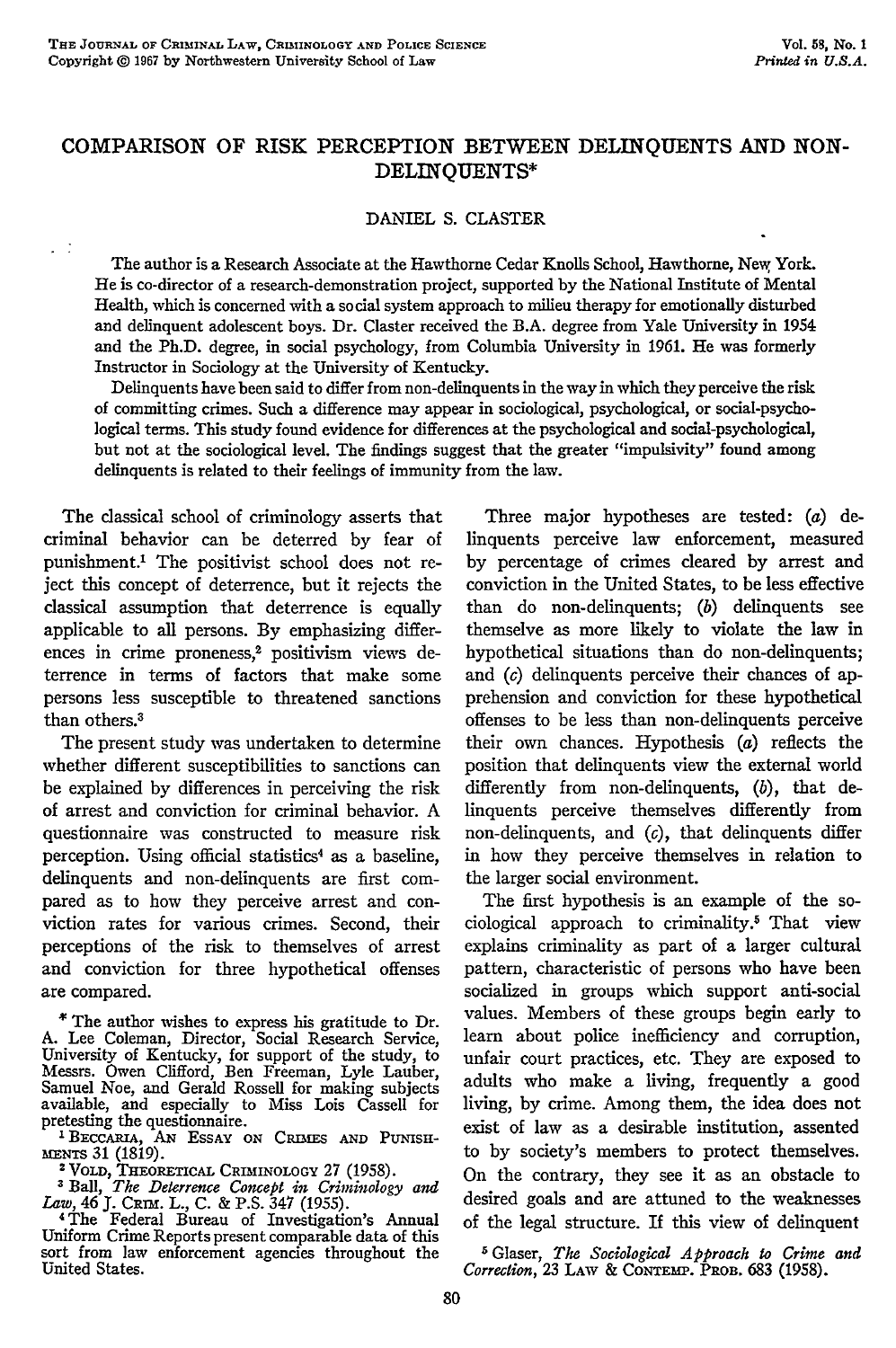*RISK PERCEPTION*

subcultures is correct, that they are characterized by considerable skepticism of the general efficiency of law-enforcement, then this skepticism should lead members of these groups to make lower judgments of arrest and conviction rates for the United States than others not so acculturated, as predicted by the hypothesis.

Hypothesis *(b)* is addressed to the conceptualization of delinquency as a psychological impulse disorder.<sup>6</sup> It is based on two assumptions: first, that offenders are less capable of controlling the impulse to act out in an anti-social fashion, and second, that this tendency is in some way accessible to conscious awareness. Previous studies encourage us to pursue this hypothesis. Reckless, Dinitz, and Murray found non-delinquents higher on the social responsibility scale of the California Personality Inventory than delinquents, which is indicative of greater "social control" according to Gough, who developed the scale.7 Another study, using Cattell's Junior Personality Questionnaire, showed delinquents high on impulsivity (surgency scale).8 Our hypothesis differs from the findings of these studies in that it operationalizes impulsivity situationally, **by** describing hypothetical circumstances in which an individual might commit a criminal offense through loss of control, while the studies cited measure impulsivity as a more general personality characteristic.

The third hypothesis expresses what Redi and Wineman call the "delusion of exceptionalistic exemption from the laws of cause and effect".<sup>9</sup> They describe how delinquents develop a peculiar notion involving both self-perception and perception of law-enforcement: that they themselves are immune from the legally prescribed consequences of their misdeeds. For such individuals, visible enforcement against others and even against themselves when they have previously been caught is said to have no deterrency effect. Describing this defect in reality testing, Schmideberg notes:

One of the most striking things about offenders is that they do not believe that they will ever

**6** McCord & McCord, Psychopathy and Delin-<br> **QUENCY 8** (1956).

**(1956). <sup>8</sup>**Kelly and Veldman, *Ddinquency and School Behavior as a Function of Impulsivity and Nondominant*<br> *Values,* 69 J. ABN. & Soc. Psychol. 190 (1964).<br>
<sup>9</sup> REDL & WINEMAN, THE AGGRESSIVE CHILD 163

(1957).

be caught or brought to justice. Even after going to jail, many believe that they will never be caught again. They have a magical belief in their own cleverness, luck, or whatever they call it-often in obvious contrast to the facts. One patient expressed to me, as an explanation for committing his offenses, his "sense of gloating" that he got away. I said, somewhat amazed, "But you did not get away, you got arrested several times". In his mind he had managed to deny the fact of the arrests and dwelt only on the occasions when he had escaped.<sup>10</sup>

This phenomenon derives from the impulsivity attributed to delinquents in the second hypothesis, but the third hypothesis goes further and holds that impulsivity is not confronted squarely; to do so would be too painful because it would evoke the fear of apprehension and punishment. This view posits that delinquents' deny' their lack of control by perceiving themselves to be beyond the reach of the law. Insofar as it.characterizes delinquency in terms relating personality to perception of the social environment, it may be called a social-psychological hypothesis.

#### METHOD

92 G

A questionnaire was constructed to measure the perceptions hypothesized among delinquents and non-delinquents. It consists of three parts. In the first part there are six items. Each item consist of a definition of one class of. criminal offense, an example of that offense, and a question requiring respondents to check one of four percentage figures, at ten per cent intervals, which they believe correctly represents the "cleared by arrest" rates for that crime. The first item is: "Murder-killing a person on purpose. For instance: a man plans to kill his wife. He buys a gun, takes it home, and shoots her. What per cent of murders end up with someone being arrested for the crime? 62%, 72%, 82%, 92%." Similar items are included for the crimes of negligent manslaughter, aggravated assault, robbery, burglary, and auto theft.

The second part of the questionnaire contains six items that ask respondents to give the percentage of persons arrested for the crimes mentioned in the first part who are convicted.

In both these parts, one of the alternatives is

**<sup>10</sup>**Schmideberg, *Tie Offender's. Attitu4 , toward Piunishnent,* **51 J.** Cmmn. L., **C. &** P. **S. 332** (1960).

**QuENcy** 8 (1956). **<sup>7</sup>**Reckless, Dinitz, & Murray, *Self Concept as an Insulator against Ddinquency,* 21 *Am.* Socio. R v. 744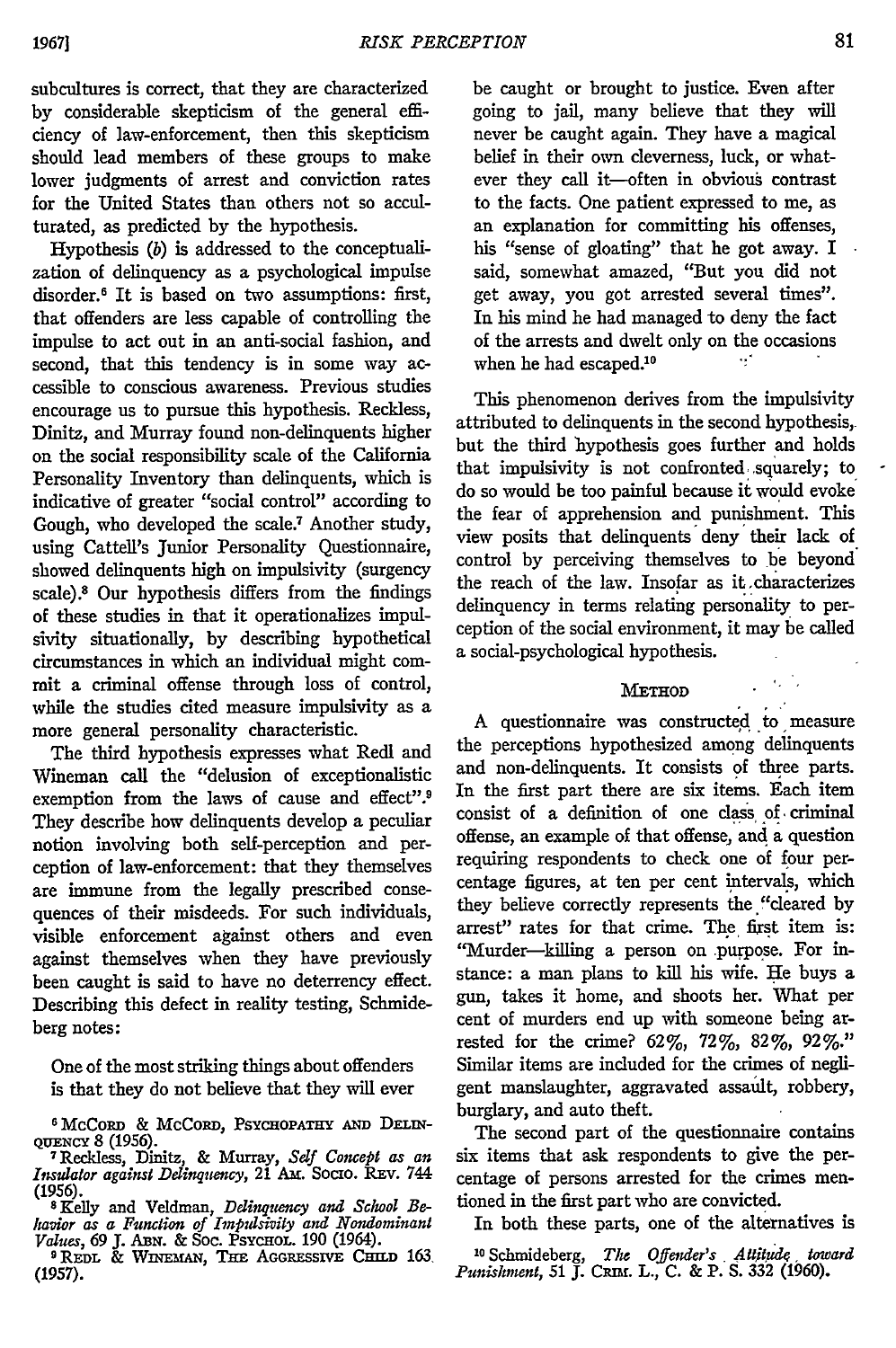based on official statistics for the year **1960.11** Alternatives are presented in ascending order in each item. The position of the correct alternative is varied for the twelve items in the first two parts of the questionnaire, so that it comes first in three cases, second in three cases, etc.

The third part of the questionnaire consists of three hypothetical situations in which a criminal act results from the absence of customary control. The first situation is one of anger giving way to murder; the second, burglary resulting from financial necessity; and the third, careless driving leading to vehicular homicide. For each situation there are three questions, sections  $a$ ,  $b$ , and  $c$ . In section  $a$  the respondent is asked whether he thinks he definitely could, probably could, probably could not, or definitely could not commit the acts in the situations described. Only if he definitely could, or probably could, is he to answer sections b and c for that situation. Section *b* asks him to judge whether his chances of evading arrest, if he did commit such an act, would be greater, less than, or equal to 50%, and section c asks what he perceives his chances of conviction if arrested to be, given the same forced-choice alternatives as in section *b.*

The delinquents to whom questionnaires were administered consisted of all the inmates in the sixth grade and above at the training school for juvenile offenders of one of the East South Central states. Non-delinquent responses were obtained from all the eighth and ninth grade boys who were assigned to study halls at a given hour, at a lower to lower-middle class school in a large city in that state.<sup>12</sup> Only questionnaires from white male respondents were used in the analysis reported here. Training school respondents with I.Q. scores less than **80** were also excluded.

The 42 delinquents remaining range in age from 13 years, 7 months to 18 years, 9 months, with a median of 15 years, **10** months. Their median I.Q. measured by the Wechsler Intelligence Scale for Children (W.I.S.C.) is 95, with a range from **80** to 117.

"U.S. Federal Bureau of Investigation, Uniform Crime Reports *13,* 15 (1961).

'2 Unfortunately, it was not possible to ascertain whether any of the public school boys had been con-<br>victed of delinquency, but we assume that the incarcerated subjects were more delinquent than those at liberty. If questionnaires of convicted delinquents could have been purged from the public school group, the probably effect would have been to increase the magnitude of difference found.

The 65 boys in the non-delinquent group range in age between **13** years, **1** month and **16** years, 1 month; the median is 14 years, 2 months. Their I.Q. scores are based on the California Test of Mental Maturity, and extend from 90 to 133 with a median of 109.

Questionnaires were administered to both training school and junior high school students in class groups during school hours. The stated purpose of the questionnaire was "to find out people's ideas of how laws work in the United States". Respondents were assured of confidentiality by being told the investigator would not reveal their answers to anyone at their schools. An incentive was offered-a two-dollar prizefor the person in each school who had the most correct answers on items 1 through 12, those questions for which there are "correct" answers.

The items in the first part, per cent of reported crimes cleared by arrest, and items in the second part, per cent of arrested persons who were convicted, were scored in this same way. A correctly estimated item received a score of 0. If the correct per cent was overestimated by 10 points the item was scored  $+1$ , by 20 points,  $+2$ , by 30 points **+3,** and corresponding minus scores were given for underestimation.

The six items in each part were combined in two ways for each respondent. One consisted of simply counting the number of correct responses he gave. The other consisted of adding the overestimation and underestimation scores to arrive at a net plus or minus score, reflecting tendency to overestimate or underestimate. Thus the first six items yielded a score for number of correct estimates and a score for over, or under, estimation of the cleared by arrest rates for the crimes included. In like manner the second six items yielded a score for correctness and an overestimation or underestimation score for conviction rates.

In the third part of the questionnaire, the  $a$ sections of items 13, 14 and 15, asking whether respondents thought they might commit the criminal acts in the situations given, were scored on a four point scale, "definitely could" equal to three points and "definitely could not" equal to zero points. These scores were then summed across the three situations to reflect self-perceived absence of control. Sections *b* and c were similarly scored on a three point scale, high scores reflecting perception of relative likelihood of arrest and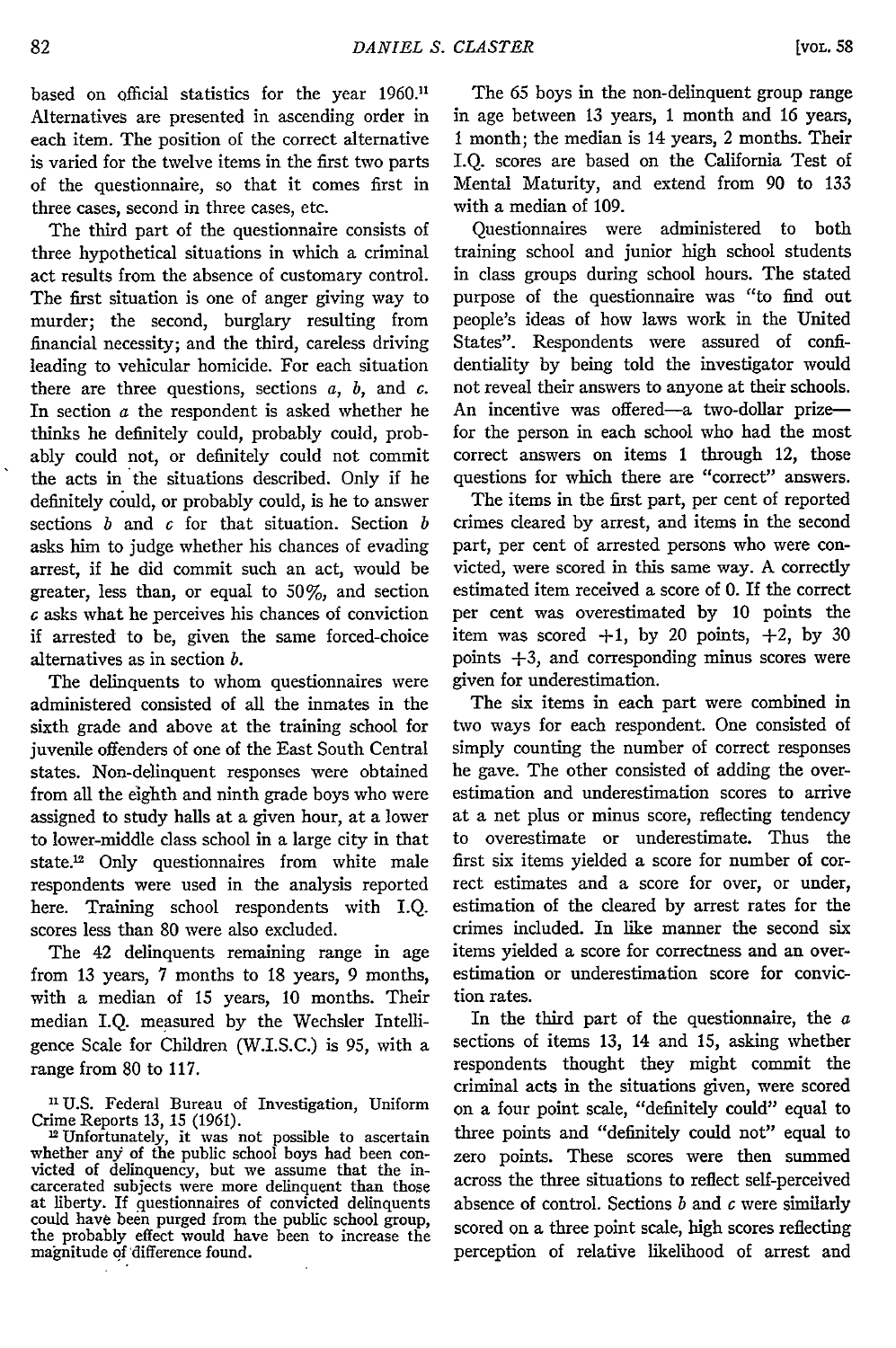#### TABLE 1

COMPARISON OF DELINQUENTS AND NON-DELINQUENTS ON OVERESTIMATION AND CORRECTNESS OF U.S. ARREST AND CONVICTION RATES FOR SIX CRIMES

|                                                  | Delinquents<br>$(N = 42)$ | Non-Delin-<br>quents $(N = 65)$ |      | Level of<br>Significance            |
|--------------------------------------------------|---------------------------|---------------------------------|------|-------------------------------------|
| Mean overestimation of arrest rates              | .38                       | $-.26*$                         | 1.20 | p < .20f                            |
| Mean overestimation of conviction rates          | 4.05                      | 4.09                            | .08  | p > .90f                            |
| Mean number of correct arrest rate estimates     | 2.31                      | 2.06                            | 1.10 | p < .401                            |
| Mean number of correct conviction rate estimates | 1.67                      | 1.48                            | .97  | $\overline{p}$ < .40 $\overline{t}$ |

**\*** Minus score indicates mean underestimation.

t One-tailed test.

t Two-tailed test.

conviction, respectively. Because section *b* and c were to be answered only if the response to section a of the corresponding situation was "definitely could" or "probably could", individuals' summated scoies for sections **b** and c were sometimes based on one response, sometimes on two and sometimes on three. In order to give each individual equal weight in comparing groups, the summated *b* and c scores were divided by the number of responses appropriate for him.<sup>13</sup>

## **RESULTS**

Results of the analysis of the first two parts of the questionnaire are given in Table **1.** None of the differences between means for delinquents and non-delinquents reached the criterion of significance at the .05 level. The direction of the difference which did appear for estimates of the cleared by arrest rate was opposite to that hypothesized: mean judgment of delinquents was an overestimate of .38 points, while that of nondelinquents was an underestimate of .26 points. In judgment of conviction rate there was virtually no difference between delinquents and non-delinquents; both groups overestimated by a little more than 4 points.

No hypothesis as to accuracy of judgments has been advanced. It was felt that the selective experiences of delinquents and non-delinquents would lead each group to systematic distortion, but there was no reason to think the degree of distortion would be greater for one group than the other. Nevertheless, the data were analyzed to see if there is such a difference. It turns out that the mean number of correct estimates by

'3If respondents did not acknowledge that they probably could commit any of the acts there would be no responses in sections b and c. **Of** course, such respondents were omitted in the analysis of these sections.

delinquents is slightly greater than that for nondelinquents, both in arrest rate and conviction rate estimates, but the probability is two in five that these differences are due to chance, so that the hypothesis of no difference cannot be rejected with confidence.

Tables 2 and 3, however, which deal with selfperceptions, indicate more striking differences between delinquents and non-delinquents. In Table 2 the delinquent group is higher, with a mean score of 4.75, than non-delinquents, whose mean is 3.57, in the extent to which they think themselves prone to commit crimes by failing to exercise self control in situations where such controls are normally expected to operate. This difference, analyzed by the Mann Whitney *U* test, turns out to be highly significant; there are only three chances in a thousand that it is due to sampling error.

Table 3 is based on only those boys who admitted that they might commit one or more of the offenses in the three situations described; thus two of the original forty-two training school boys and twenty-three of the sixty-five junior high school respondents previously used were omitted from the analysis of sections *b* and c of questions 13, 14 and 15. Comparing those who remained in these groups, the hypothesis that delinquents perceive themselves to be more immune from arrest than non-delinquents was strongly confirmed. Non-delinquents' score for self-perceived likelihood of being arrested is 1.54, while that for delinquents is 1.18, a difference significant at the .003 level of confidence.

Self-perceptions as to probability of conviction if arrested for these offenses differ in the same direction as probability of arrest between the groups, but the difference does not reach an ac-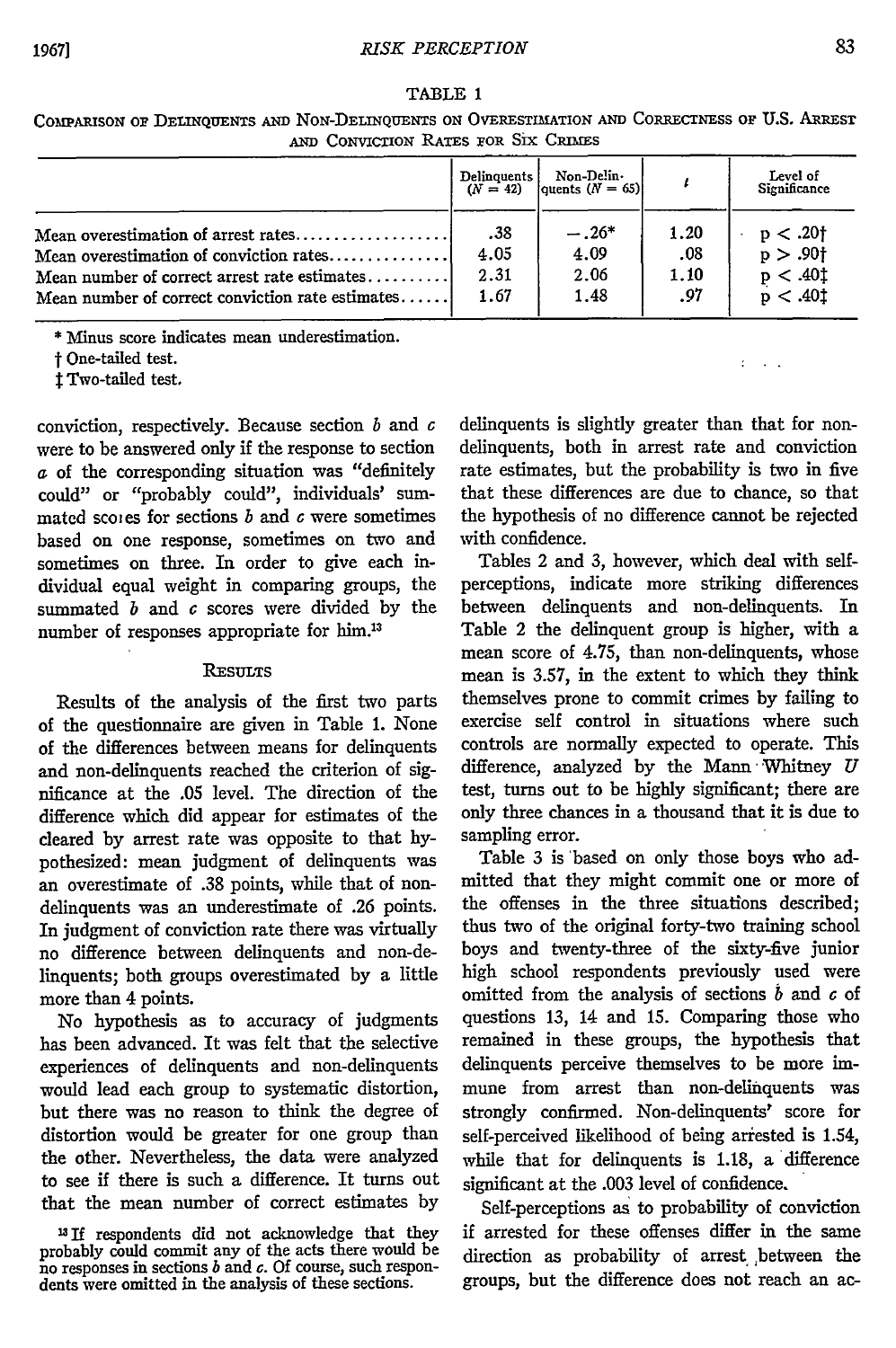## TABLE 2

COMPARISON OF **DELINQUENTS AND** NoN-DELINQUENTS **ON** PERCEPTION OF LIKELiHooD THAT THEY COULD COMMIT THREE HYPOTHETICAL CRIMES

|                                         | Delinquents<br>$(N = 42)$ | Non-Delinquents<br>$(N = 64)$ | $\mathbf{z}$ | Level of Significance* |
|-----------------------------------------|---------------------------|-------------------------------|--------------|------------------------|
| Self-perceived likelihood of committing | 4.75                      | 3.57                          | 2.72         | $p = .003$             |

\* One-tailed test.

#### TABLE 3

COMPARISON OF DELINQUENTS AND NON-DELINQUENTS ON PERCEPTION OF OWN LIKELIHOOD OF ARREST AND **CONVICTION IF THEY COMMITTED HYPOTHETICAL CRIMES** 

|                                                                   | Delinquents<br>$(N = 40)$ | Non-delinquents<br>$(N = 42)$ | Σ    | Level of Significance* |
|-------------------------------------------------------------------|---------------------------|-------------------------------|------|------------------------|
| Self-perceived likelihood of being ar-<br>$rested$                | 1.18                      | 1.54                          | 2.73 | $p = .003$             |
| Self-perceived likelihood of being con-<br>victed<br>. <b>.</b> . | 1.29                      | 1.39                          | 1.13 | $0 = .13$              |

**\*** One-tailed test.

ceptable level of significance. The non-delinquents estimated the likelihood for themselves of conviction if arrested with an average score of 1.39 points, and the delinquents' average score was 1.29. The difference between them might have a one-eighth probability resulting from chance, though, so that it cannot be taken as a real difference.

As noted above, there were differences between training school and public school boys on two attributes, age and IQ, in addition to the main independent variable, current incarceration for delinquency. Thus it was necessary to examine the relationship between these antecedent variables and the scores on which delinquents differed from non-delinquents, to determine whether the delinquent-non-delinquent differences are artifacts of the group differences in age and IQ. For this purpose, both training school and public school boys were divided into subgroups of those above and below the group median in age. Those below the median were then compared with those above, within each group, on the scores for which significant delinquent-non-delinquent differences were found. The results indicated no significant differences between older and younger boys in questionnaire responses. Similar comparisons of higher-IQ with lower-IQ boys likewise revealed no differences. 'Thus the possibility that delinquentnon-delinquent differences in questionnaire scores are explainable by age and IQ differences between the groups is not supported.

#### **DISCUSSION**

Taking our findings as a whole, they support an explanation of the differential impact of deterrence in terms of differences in personality expressed as perceptions of self vis-a-vis the legal structure. The delinquent group's greater selfperceived propensity to engage in violations, confirming hypothesis  $(b)$ , and greater belief in ability to evade arrest, confirming the first part of hypothesis (c), provides quantitative evidence for the "magical immunity" mechanism posited in psychoanalytic ego psychology. Moreover, it suggests a more careful examination of the greater "impulsivity" attributed to delinquents. Frequently, the concept of "impulsivity" carries with it the connotation that some force overwhelms the individual's attempts to restrain himself-for example, the legal notion of "irresistible impulse" implies that some effort is made to resist. However, the indication in this study that the presumed effect of sanctions is significantly less applicable to delinquents suggests that the exercise of restraint is repressed. and appears in consciousness as distorted self perception.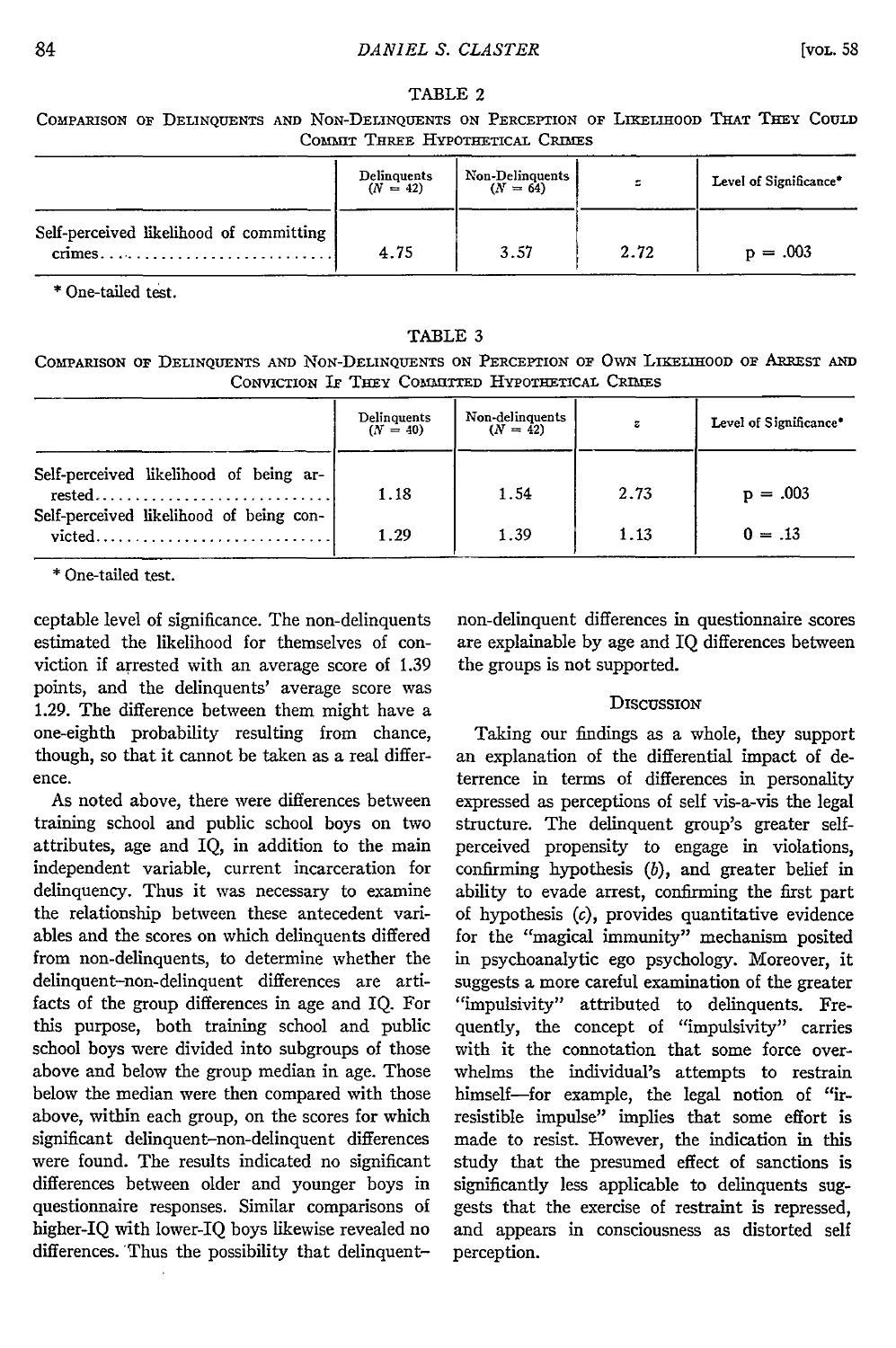At what point does this distorted perception come about? The delinquents had committed their delinquent acts and been incarcerated before expressing their perceptions for this study, so that perceptual distortion cannot be taken to have preceded delinquency. To demonstrate perception as causal, it would be necessary to administer the questionnaire to non-delinquents and to predict delinquency from it. Yet the present findings are striking just because the perception of immunity was shown among boys who were caught and incarcerated, many of them repeatedly, for delinquent offenses.

The mechanism of perceptual distortion leads delinquents to perceive themselves invulnerable to arrest, but there is not a correspondingly significant difference in perceived immunity from conviction. Why does the mechanism operate selectively? Perhaps the very fact that the first part of the hypothesis was confirmed explains the failure to confirm the second part: **if** a magical belief in immunity from arrest serves to neutralize fear of punishment, a simultaneous belief in immunity from conviction is unnecessary. An alternative explanation is that the delinquent may be able to develop a rationale to support the delusion of arrest immunity on the basis of abilities he thinks he has in the area of crime commission and evasion of arresting authorities, but the process of trial conviction, in which the principal actors are lawyers, judges, etc., may be too remote to support such a rationale.

Failure to confirm the first hypothesis supports the view, recently advanced by Matza,<sup>14</sup> that the discrepancy between delinquents' and nondelinquents' relations to larger social processes has been heretofore greatly exaggerated. Inkeles<sup>15</sup> has argued cogently for interpreting the interplay between social structure and behavior by means of mediating psychological processes, and the Gluecks' approach<sup>16</sup> to delinquency provides an example of such interpretation. As a whole, our findings lend support to interpretations at this level.

The present investigation bears on two areas of inquiry not usually concerned with criminology. One of these, the study of decision-making under

conditions of risk,<sup>17</sup> has received much recent research attention. McClelland and others have shown that a particular pattern of risk preference is characteristic of persons 'oriented toward achievement through socially acceptable channels.<sup>18</sup> If the delinquent is also seen as motivated to achieve, but differs from the middle class achiever in the criteria of success,<sup>19</sup> he, too may turn out to have the middle class achiever's pattern. of risk preference. Future research might explore the relation between perception as measured in this study, risk preference, and achievement motivation among delinquents.

A second area concerns the relation between fear of punishment and the sense of morality. As child psychology explains it, normal development consists of "internalizing" prohibitions, so that the fear of external punishment becomes a moral standard, which then produces conformity in the absence of situational sanctions.20 Part of the "ethical risk" hypothesis which was confirmed by Rettig and Rawson holds that unethical behavior depends on expectancy of censure.21 Aronfreed has shown that middle class children are more likely to give self-critical responses to stories of transgression, while working class children focus more on external responsibility.<sup>22</sup> Sears, Maccoby and Levin have studied some of the socialization practices which are likely to lead to such "internalization",<sup>23</sup> and Redl and Wine-

'TThis approach has been applied to formal legal decisions on the part of judges, jurors, and enforcement Officers. Examples & SCHUBERT, JUDICIAL DECISION<br>MAKING (1963); Strodtbeck, Social Process, the Law,<br>and Jury Functioning, in Evan, Law and Sociology<br>152 (1962); LAFAVE, ARREST: THE DECISION TO TAKE **A SUSPECT** INTO **CUSTODY** (1965). A study in progress **by** Kaplan, which applies decision theory **to** the criminal process, **is** mentioned in **a** recent survey, Skolnick, *The Sociology of Law in America: Overview and Trends,* 13 **SOCIAL** PROBLEMS **SUPPLEMENT ON LAW AND** SOCIETY 36 (1965).

**'** McClelland, *Risk Taking in Children with High and Low Need for Achievement,* **in ATKINSON,** MOTIVES IN FANTASY, **AcTION, AND** SOCIETY **306** (1958); Atkin-son, Bastian, Earl & Litwin, *The Achievement Motive, Goal Setting, and Probability Preferences,* **60 J.** ABN. & **SoC.** PSYCHOL. **27** (1960).

**19 CoHEN, DELINQUENT** Boys **27** (1955). 20 Kohlberg, *Moral Development and Identification,* **in STEVENSON,** CBILD PSYCHOLOGY 277 **(1963).**

2 Rettig and Rawson, *The Risk Hypothesis in Predictive Judgments of Unethical Behavior,* 66 **J. ABN. &** Soc. Psychol. 243 (1963).<br><sup>22</sup> Aronfreed, *The Nature, Variety, and Social Pat-*

*terning of Moral Responses to Transgression, 63* **J.** *ABN.* & **SoC. PSYcHOL.** 223 **(1961).**

**2** SEARS, MACCOBY & LEVIN, PATTERNS **OF** CHILD **REARING** 362 (1957).

<sup>&</sup>lt;sup>14</sup> MATZA, DELINQUENCY AND DRIFT 62 (1964).<br><sup>15</sup> Inkeles, *Personality and Social Structure*, in MER-TON, BROOM, & COTTRELL, **SOCIOLOGY** TODAY 249 (1959).

**<sup>&#</sup>x27; <sup>6</sup> GLuEcE** & **GLUECK,** UNRAvELING **JUVENILE DELINQUENCY** 278 (1950).